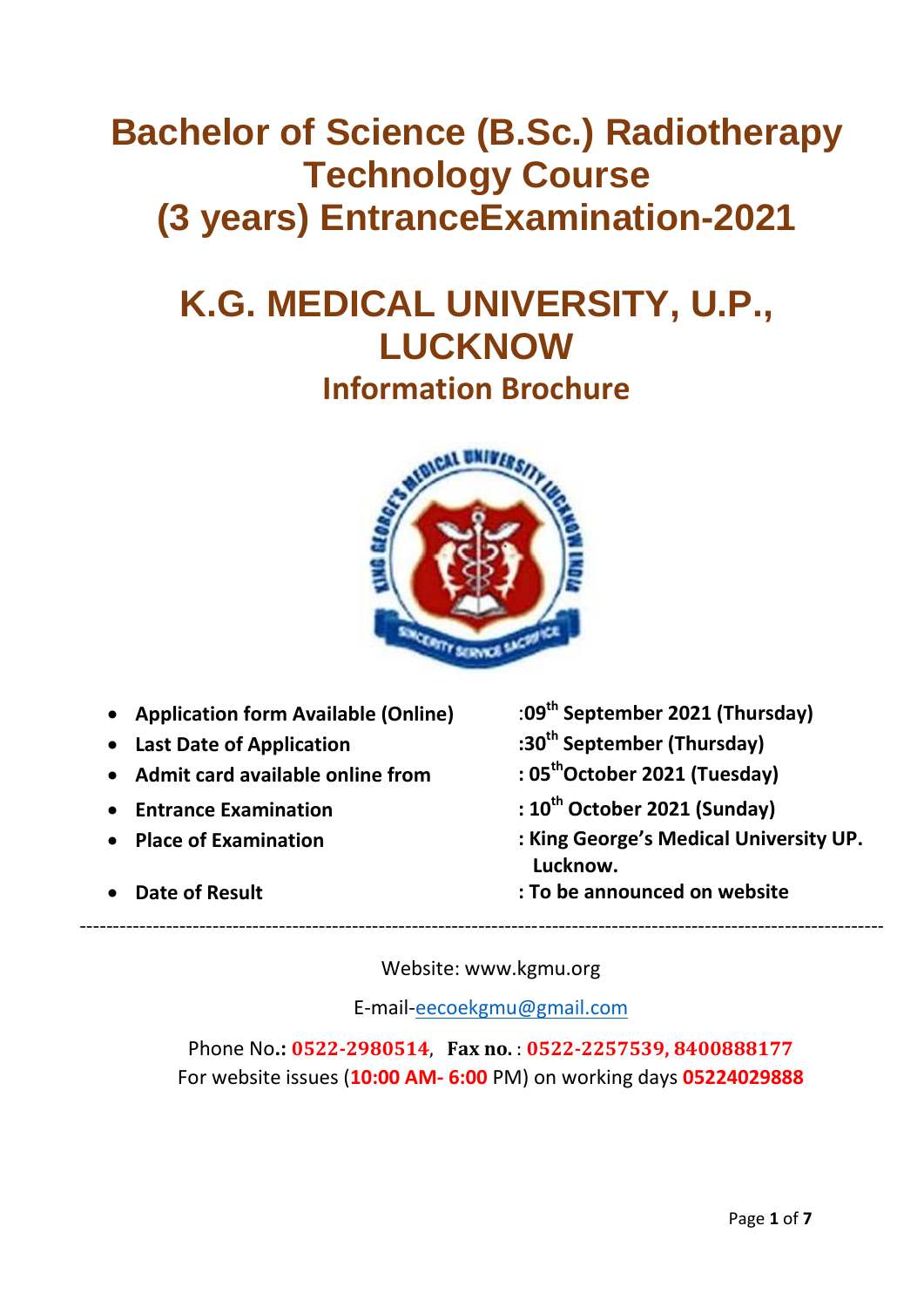# **Information Brochure**

**1. Name of Examination** Bachelor of Science **(B.Sc.)** Radiotherapy Technology Course (3 years) Entrance Examination-2021

## **2. Date & Time of the Examination**: **10th October 2021 at 11.00 AM to 12.30 PM**

#### **3. Details of available seats: (Seat Matrix)**

| S. No. | <b>Name of College</b>                       | <b>Name of Course</b>            | UR<br>50% | <b>OBC</b><br>27% | <b>SC</b><br>21% | <b>ST</b><br>2% | Total no.<br>of Seats |
|--------|----------------------------------------------|----------------------------------|-----------|-------------------|------------------|-----------------|-----------------------|
| ⊥.     | Department of Radiotherapy,<br>KGMU, Lucknow | B.Sc. Radiotherapy<br>Technology | 03        | 01                | 01               |                 | 05                    |

#### **Note:**

- **1.** Reservation and category wise distribution of seats above is tentative and may change subject to government norms as prevalent at the time of allotment of seats.
- **2.** In case **NO** candidate is available against the reserved seat, the vacant seat shall go to unreserved quota.
- **3.** The number of seats may vary as per discretion of the Hon'ble Vice-Chancellor, K.G.M.U, U.P, Lucknow.

#### **4. Eligibility Criteria:**

- 4.1. Candidate must be an Indian National.
- 4.2. Minimum age for admission is 17 years on or before 31<sup>st</sup> December 2021

#### 4.3. **Minimum Education Qualification**

- 4.3.1. A candidate should have passed 10+2 or two years of intermediate course or equivalent thereof in the subjects of Physics Chemistry, Biology (Zoology & Botany) and &must have obtained a minimum aggregate of 50% marks for Unreserved UR & OBC and minimum aggregate of 40% marks for SC/ST candidates in above mentioned qualifying examination from a recognized Indian University or Pre university/Intermediate Board.
- 4.3.2. The selection of candidate will be subject to medical fitness. The candidates who are in the merit list are required to submit certificate of physical & medical fitness. Additionally, No selected candidate will be permitted to join the course unless declared medically fit by the Medical Board appointed by the institute. The decision of the medical board shall be final.

#### **4.4. Reservation Policy:**

- 4.4.1. Any reservation as per the Uttar Pradesh State Government.
- 4.4.2. Any Change in reservation policy should be followed as per the Uttar Pradesh State Government.

#### **5. Application and Fees Submission for Entrance Examination:**

**5.1.** Application for the aforesaid examinations can be done through **ONLINE MODE ONLY** via link provided on the **King George's Medical University**, **UP Lucknow** Official Website <https://www.kgmu.org/.from> **09thSeptember 2021 (Thursday).**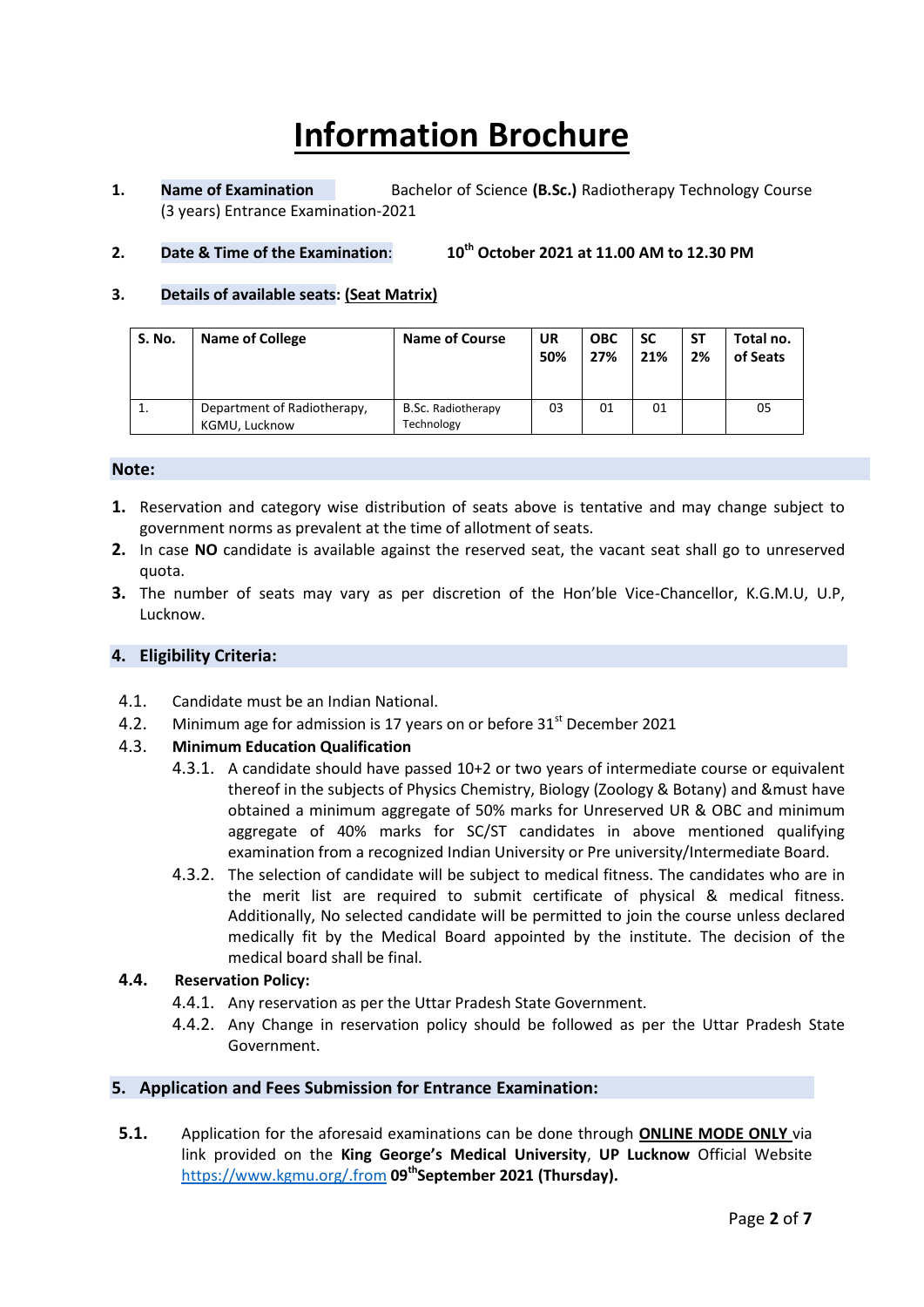- **5.2.** Candidates must create their login-id using his/her registered email ids & mobile number.
- **5.3.** The candidates can then login into the system through password provided by them after online verification of their personal email id to proceed for making online payment and application.
- **5.4.** Examination fees is **INR 2000** for **Unreserved (UR) & OBC** candidate applicants and **INR 1200** for **SC/ST** candidate applicants.
- **5.5.** Remittance of fees shall be through **PAYMENT GATEWAY** provided in the due process of **ONLINE application, Applicant candidates can remit the fees using debit/credit card or through internet banking**. Once the remittance of fees is done then only the system will allow them to proceed further and submit the duly filled application form.
- **5.6.** The application form complete in all respect should be submitted by **30th September2021 (Thursday).**
- **5.7.** The candidate should ensure himself/herself about his/her eligibility for the course before filling of the application form.
- **5.8.** E-mail of acknowledgment of the receipt of application shall be sent to the candidates. The applicant candidates can download their filled application forms in the form of PDF before its final submission. They are advised to download, print and check all the entries made by them before the final online submission and store the pdf, both in soft and hard copy of this application form as a future reference.
- **5.9.** The processing fee once remitted shall neither be refunded nor adjusted for subsequent examination/s.
- **5.10.** All documents pertaining to eligibility, caste certificate etc. shall be checked in original at time of counselling/admission. **No documents are to be sent to the controller of Examination office.** Only the scanned copies are to be uploaded during the process of online submission of application form.

#### **Flow Chart of Process of Filling the Application form and remittance of requisite fees.**

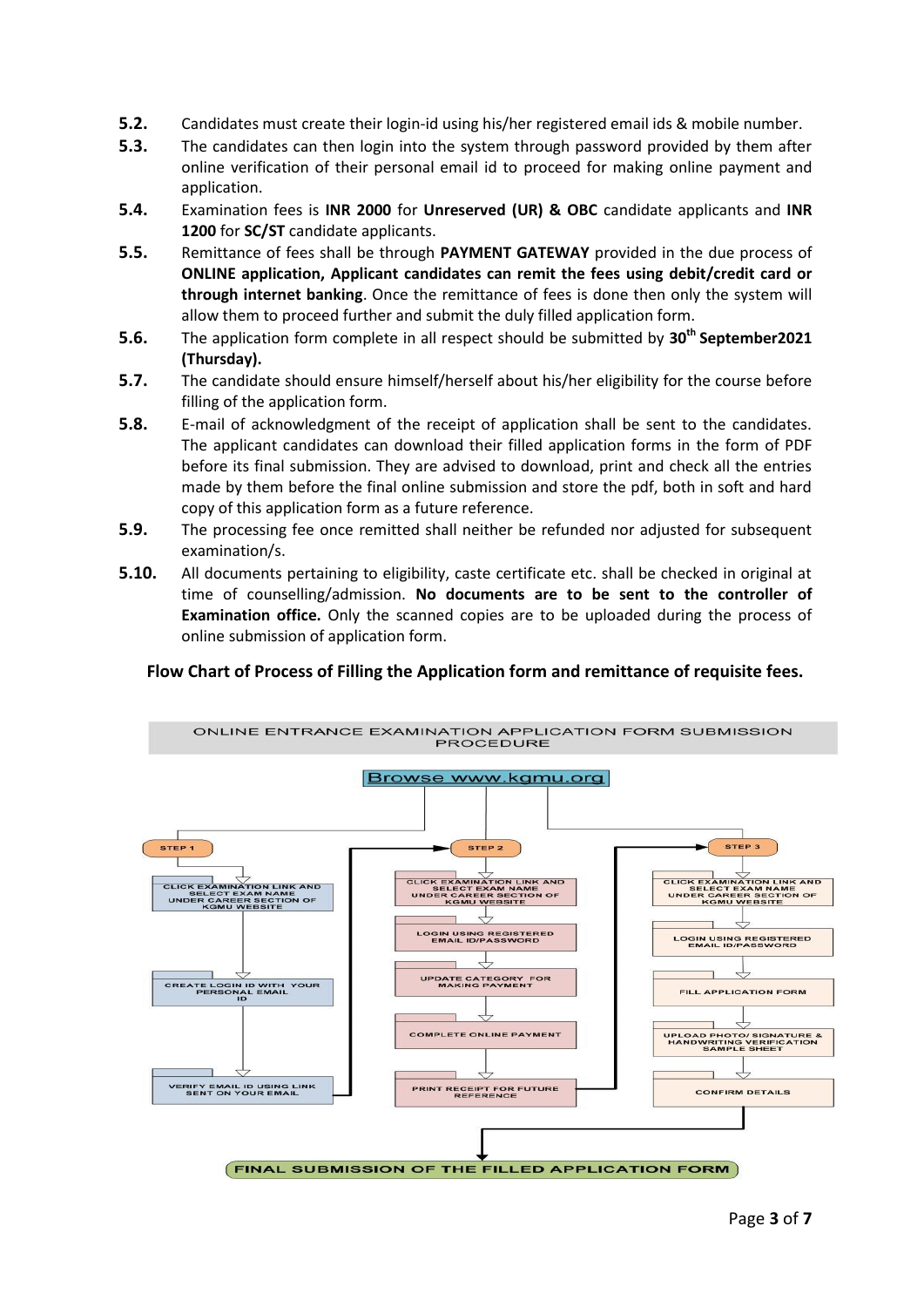# **6. Admit cards:**

- 6.1 Admit cards will be available online & can be downloaded from the website by individual login by the candidates through their registered email ids. from **05th October 2021 (Tuesday).**
- 6.2 Admit card can also be obtained in person (in case of inability to download) on **09th October 2021 (Saturday)** between 10:00AM to 4:00 PM from office of Controller of Examination, Pariksha Bhawan (PHI), King George's Medical University, Lucknow on Payment of **Rs.100/-**OR on **10thOctober 2021 (Sunday) from 9.00 am to 10.00 am.**

### **7. Examinations:**

- 7.1. **Date: 10thOctober 2021.**
- 7.2. **Time: 11.00 AM to 12.30 PM** (90 minutes)
- 7.3. **Reporting time: 10.00 AM**(60 minutes prior to commencement of Entrance Examination, and to be seated 30 minutes prior to start of examination).
- 7.4. **Venue:** As mentioned on the admit card.
- 7.5. **Mode of Examination: MCQs** (Objective/Multiple Choice response Questions) to be answered on Optical Mark reader Sheet (OMR sheet).& Interview.
- 7.6. **Number of questions: 100 (of 80 marks)**
- 7.7. **Marks:** Every single correct response will get **0.8 marks each**. **No Negative**
- 7.8. **Markings** for incorrect response and/or more than one response.
- 7.9. **Interview:** 20 marks (for Interview candidates 4 times of the available seats will be called category wise based on Merit list of the written entrance test.
- 7.10. **Medium of Examination: English**
- 7.11. **Syllabus: Physics, Chemistry, Biology of Intermediate (10+2) standard.**

#### **8. Results:**

- 8.1. Date of Declaration of results of Entrance Examination: to be declared on official website of King George's Medical University, Lucknow and on notice board of Office of the Controller of Examinations, PHI Bhawan, King George's Medical University, Lucknow.
- 8.2. The category wise merit list will be prepared from the marks obtained in the Entrance Examination for calling the candidates for interview. Candidates 5 times the seats available will be called for **INTERVIEW** category wise.
- 8.3. Final Results will be declared on the basis of marks obtained in written Entrance Examination and Interview, a final merit list will be drawn category wise to be called for counselling for allotment of seats.
- 8.4. In case of tie in marks obtained in Entrance Examination the preference will be given in following order.
	- 8.4.1 Higher marks obtained in Biology in qualifying examination, followed by.
	- 8.4.2 Higher age (older)

8.4.3 In case the above two are equal then the selection will be done in Alphabetical order of the names of candidate.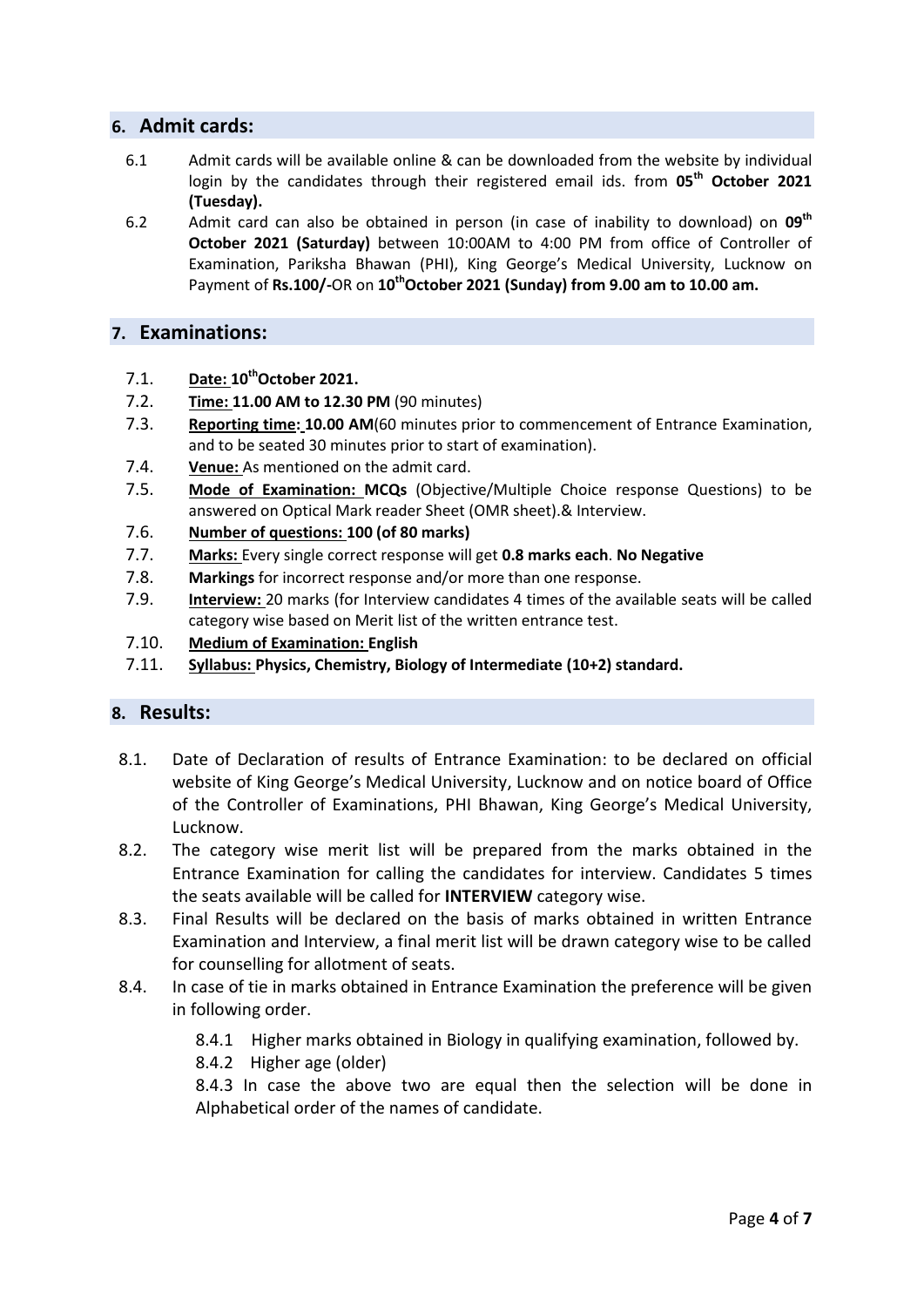## **9. Admission:**

- 9.1. The selection and allotment of seat shall be done by final merit list made on the basis of B. Sc. Radiotherapy Technology (3Years) Course EntranceExamination-2021 (Written Exam & Interview) and counselling.
- 9.2. The candidate, who has been allotted a seat for the admission to the B. Sc. Radiotherapy Technology (3 Years) Course Entrance Examination- 2021, shall deposit the prescribed fee on the date notified for that purpose by the University. Those who fail to do so will lose their claim for admission to the course.
- 9.3. Candidates shall join the course within the specified period.

## **10. Counselling Procedure:**

- 10.1. Counselling shall be held at K.G. Medical University, U.P., Lucknow on these tentative dates: -
	- 10.1.1. 24<sup>th</sup> October 2021 (Sunday)
	- 10.1.2.  $07<sup>th</sup>$  November 2021 (Sunday)
	- 10.1.3.  $21^{st}$  November 202 (Sunday)
- 10.2. A non-refundable fee of Rs. 300/- have to be submitted through Bank Draft in favour of **'Finance officer, KGMU, payable at Lucknow**, at the time of counselling.
- 10.3. A separate Bank Draft of Rs. 5,000/- in favour of Finance officer, KGMU, payable at Lucknow has to be deposited by the candidates at the time of counselling, on award of seat.
- 10.4. The Bank Draft of Rs. 5,000/- shall be returned to the candidate on his/her joining of any one of Nursing Courses. However, if the candidate opts for seat and does not join then, University will forfeit that money.

#### **11. Rechecking/Scrutiny**

Although there is no provision for rechecking of answer sheets or communication of marks obtained at the Entrance Examination. Result of the entrance shall be available at the website of the University. **However scrutiny is permissible on payment of Rs 1000/ through Demand Draft in favour of "COE Entrance Examination" payable at Lucknow. The candidate can opt for scrutiny within 48 hours of declaration of the result.**

#### **12. Important Note**

- 12.1. In case of any legal dispute the jurisdiction will be Lucknow courts and judicature of Allahabad High Court, Lucknow Bench only.
- 12.2. The decision of the Vice-Chancellor shall be final in case of any dispute candidates for admission to the course and no appeal shall be entertained on this subject.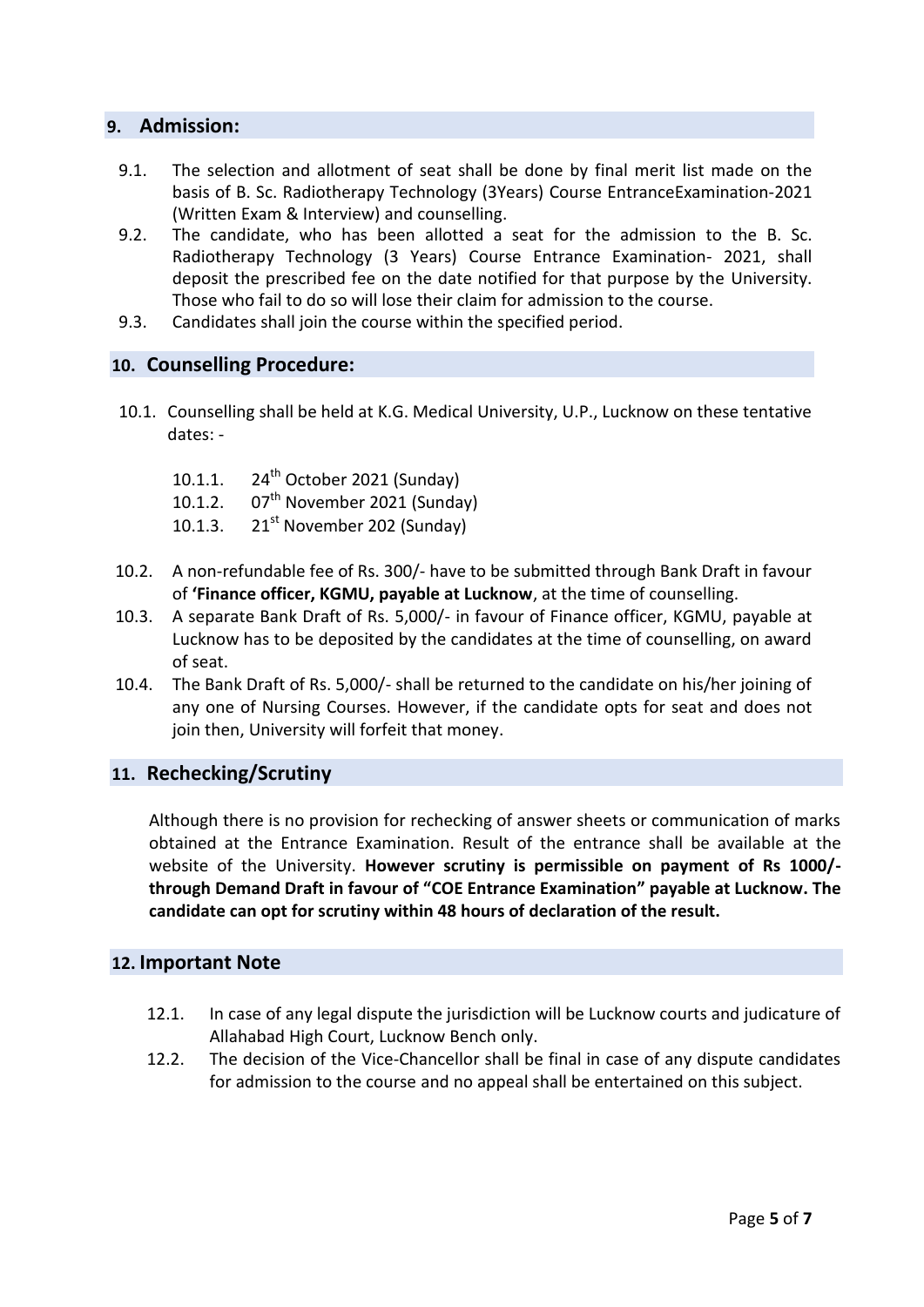# **On line Application procedure INSTRUCTIONS FOR CANDIDATES**

- 1. Application shall be submitted online only, admit card will be available online itself.
- 2. Online Application can be submitted on website [www.kgmu.org](http://www.kgmu.org/)
- 3. First register and create Login ID and Password on the website as directed and keep it for all future correspondence.
- 4. Fill all the entries in the application form carefully and check them before final submission as wrongly filled, incomplete application form will be rejected and no enquiry will be entertained regarding this.
- 5. Please take a printout of the completed application form.
- 6. Login with the same Login ID and Password will be required for obtaining the Admit Card

#### **Examination-**

- **1.** Candidates will be allowed to enter in the examination Hall only on presentation of admit card.
- **2.** Examination will be of **90 minutes** duration and will start at **11.00 AM and ends at 12.30 PM.**
- **3.** Candidates are required to be present at the examination centre **60 minutes** before the commencement of the examination and to be seated **30** minutes before the time of examination.
- **4.** No candidate will be allowed to enter in the examination hall **15 minutes** after the seating time. Candidate will be allowed to leave the examination hall only after completion of examination.
- **5.** Candidates shall sign the attendance sheet when directed to do so by the Invigilators.
- **6.** Candidates shall **NOT** be allowed to carry any textual material, printed or written matter or bits of paper or any other material except the admit card inside the examination hall. Pagers, cellular phones and electronic gadgets of any kind are strictly prohibited in the examination hall and shall be treated as use of unfair means. **Candidates are advised not to bring these in the Examination Hall as there is no provision for safe keeping.**
- **7. Examination will be on MCQ basis (100) in English language only.**
- **8. The MCQ will have "One Correct option". There shall be no Negative Marking.**
- **9. Questions regarding ethics, statistics etc. may be asked.**
- **10.** Candidates shall observe strict silence during their paper. Any disturbance in the examination hall shall be deemed as misbehaviour and the defaulter candidate shall forfeit the right to continue in the examination hall. The decision of the **Centre Superintendent** shall be final.
- **11. Candidates shall enter the roll number on the top of the question booklet and nowhere else. Rough work, if any, may be done on the question booklet and not on the response sheet.**
- **12. The question booklet along with the response sheet have to be deposited with the Invigilator of the examination hall after the completion of examination.**
- **13.** No candidate should leave his/her seat of the examination hall without the permission of the Invigilator until he/she finally submits the question booklet and response sheet to the invigilator.
- **14.** No candidate shall copy from the paper of any other candidate or permit his/her own papers to be copied or attempt to give or attempt to obtain irregular assistance of any description.
- **15.** The question **booklet and response** sheet are not to be taken out of the examination hall under any condition.
- **16. USE BALL PEN ONLY provided by us.**
- **17.** Candidate should be careful while filling the circle provided in the answer sheet. The answer sheet shall be read by **OMR** Technology and marks awarded shall be final and no representation shall be entertained.
- **18.** Candidate should ensure that the question booklet provided to him contains all the pages intact within 10 minutes of commencement of the examination and any discrepancy will be brought to the notice of invigilator as soon as detected.

*Failure to maintain the discipline and to observe these instructions at the time of examination/admission shall disqualify the candidate from taking the present examination/admission and also from subsequent examination.*